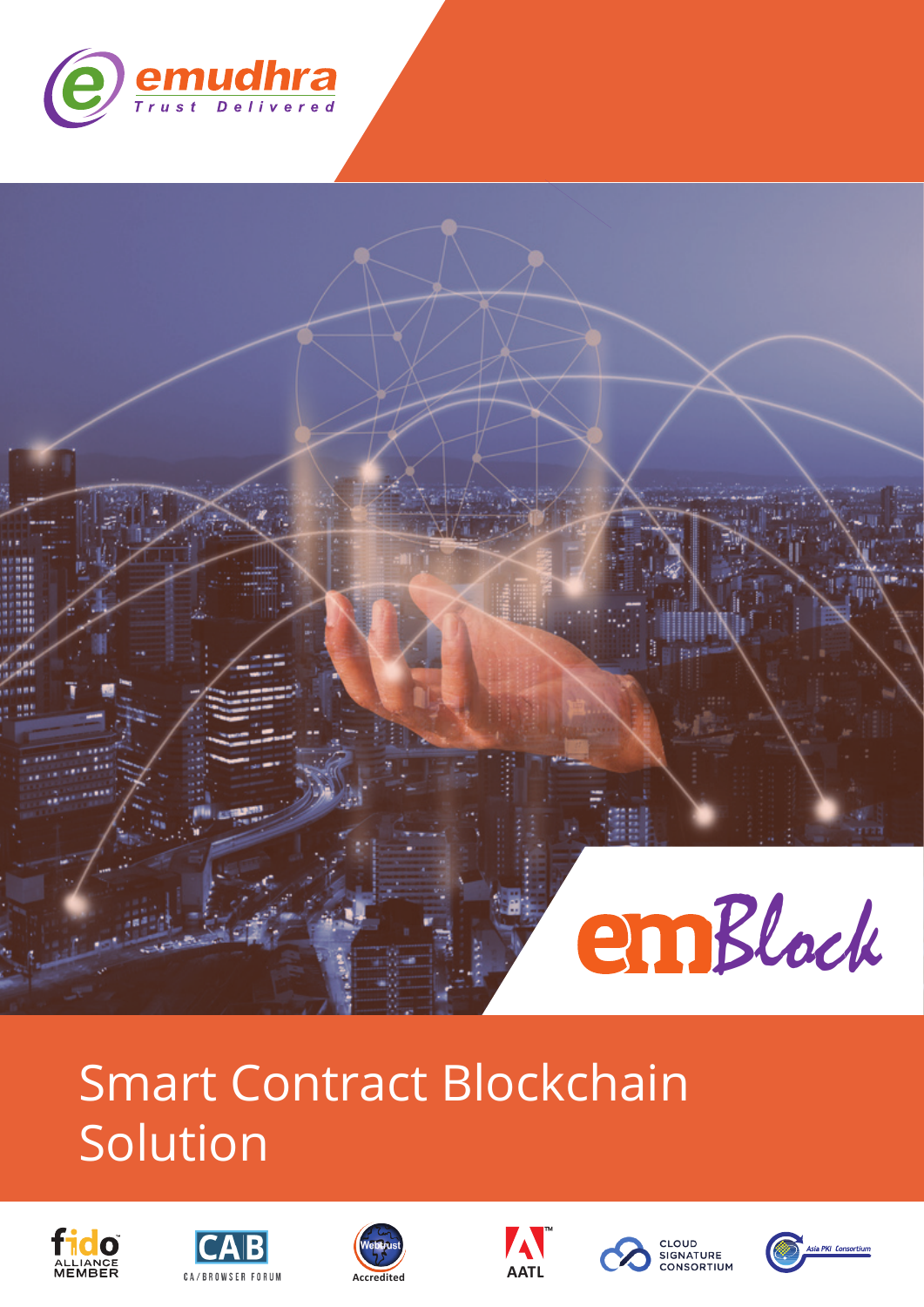

### emBlock takes the complexity out of blockchain. You can deploy your entire ecosystem in 3 simple steps.

Blockchain has quickly moved from a buzzword to a technology that could potentially alter the way many industries work in the future. With privacy, immutability, and non repudiation at the core of the values that blockchain offers, it's a technology which is bound to take off in the coming decade.

eMudhra's emBlock allows enterprises and governments to not just experiment but quickly adopt a scalable blockchain platform capable of executing smart contracts for various use cases such as eKYC, Land Records, Communication, and more.

### Why emBlock?

emBlock is built for enterprises and governments to benefit from immediate consensus, real-time information sharing, and smart contracts.

The platform comes with a simple UI where organizations can set up a hybrid clustered network (on-premise and on the cloud), deploy and setup Blockchain, define organizations, and finally, set up Smart Contracts in an intuitive manner.

Unlike public blockchains, emBlock allows for access control to facilitate need based access in addition to API based provisioning of nodes.

- $\blacksquare$  Reduce operational costs significantly through more efficient processing of transactions internally, externally or both.
- $\blacksquare$  Manage access permissions, consensus logic, and other elements which make blockchain usable in most enterprise environments
- $\blacksquare$  Use Digital Signatures in the blockchain ecosystem to map identity to transactions and bring legal non-repudiation to transactions on the chain
- $\blacksquare$  Simple UI with a sequential set up process that makes blockchain adoption for various use cases easy
- Ability to integrate Smart Contracts with business workflows easily

### Enterprise level blockchain deployments can add a lot of value in terms of cost, reliability, and operational efficiency.

emCA for trusted Identity

emBlock is pre-integrated with emCA, eMudhra's Certificate Lifecycle management suite. emCA issues Digital Signatures to various nodes and individuals as required to facilitate end to end legal non repudiation of all transactions on the blockchain ecosystem. Identity, a very important element to business transactions today, can become part of your blockchain ecosystem by default.

### Hyperledger Fabric

Hyperledger fabric offers a multitude of benefits for Enterprise PKI. With the ability to offer permissioned membership and facilitate data on a need-to-know basis, it gives adequate importance to privacy. On the other hand, it works on a modular and scalable architecture which can allow expansion of the ecosystem down the line.

### emLabs

emBlock is a solution which was built out of eMudhra's emLabs. emLabs works on making next generation technologies a reality today and understanding the future of such technologies. emLabs is headed by members who sit on the UN Council for blockchain to understand global impacts of the technology and embed this learning into the solution.

### Benefits About emLabs

- Founded in 2015, established in eMudhra HQ in Bengaluru, India.
- Focusing on Blockchain, IoT Security, Cloud PKI, and Identity Governance
- Successfully rolled out emSecure, emAS IAM in the past 6 months
- **Works with Regulators across multiple regions to** drive PKI Adoption and ease of use
- A member of the Cashless India Pilot driven by Dahlberg and US Aid
- **Working with leading chip manufacturers like** Infineon to drive IoT security at manufacturing level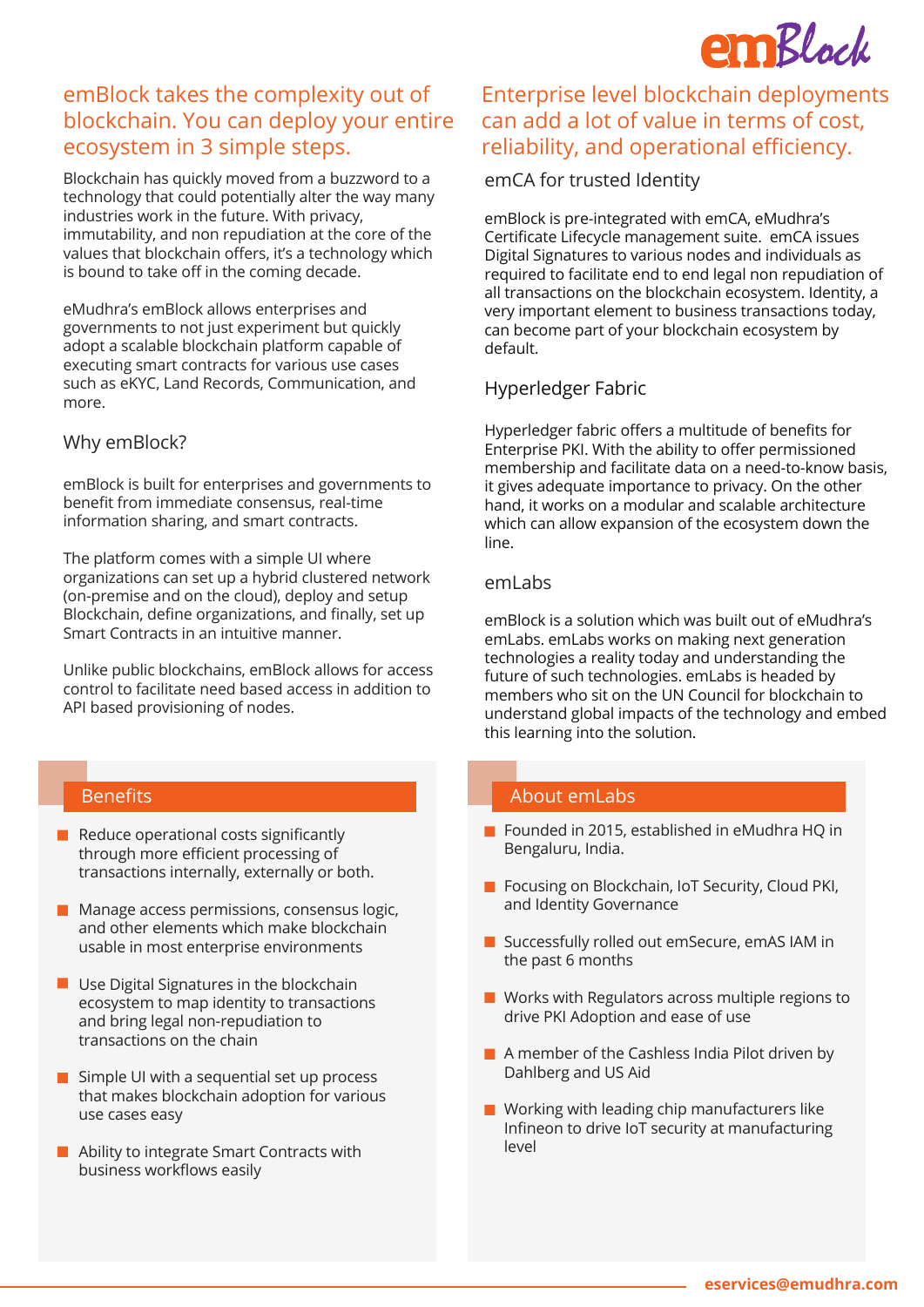

## Use Cases

### **Know your Customer & Customer Onboarding**

Incorporating intelligent software like chatbots and voice responders, companies can look beyond traditional PoS interactions to nurture and grow relationships with customers

### **Land Registration & Records Management**

Enabling authentication of credentials of users ensuring non tampering of database and transparency. Data can be verified without any human intervention, giving no scope for manipulation

### **Lending & Trade Finance**

By modeling self-executing contracts on the blockchain, parties across lending and trade finance continuum can automate contract compliance and ensure faster assured payments by preventing disputes that arise from various ambiguities

### **Internet of Things**

Creating the seamless fabric that helps expand the possibilities for people, society and the economy in our connected world

### Implement your Blockchain network with emBlock



### **API based provisioning**

emBlock allows provisioning of nodes required for Blockchain network



### **Access Control**

Unlike public Blockchain like Bitcoin, emBlock allows access control mechanism to only need based access



### **Easy Deployment**

Using a plug and play deployment, ensure legal non-repudiation and transaction immutability